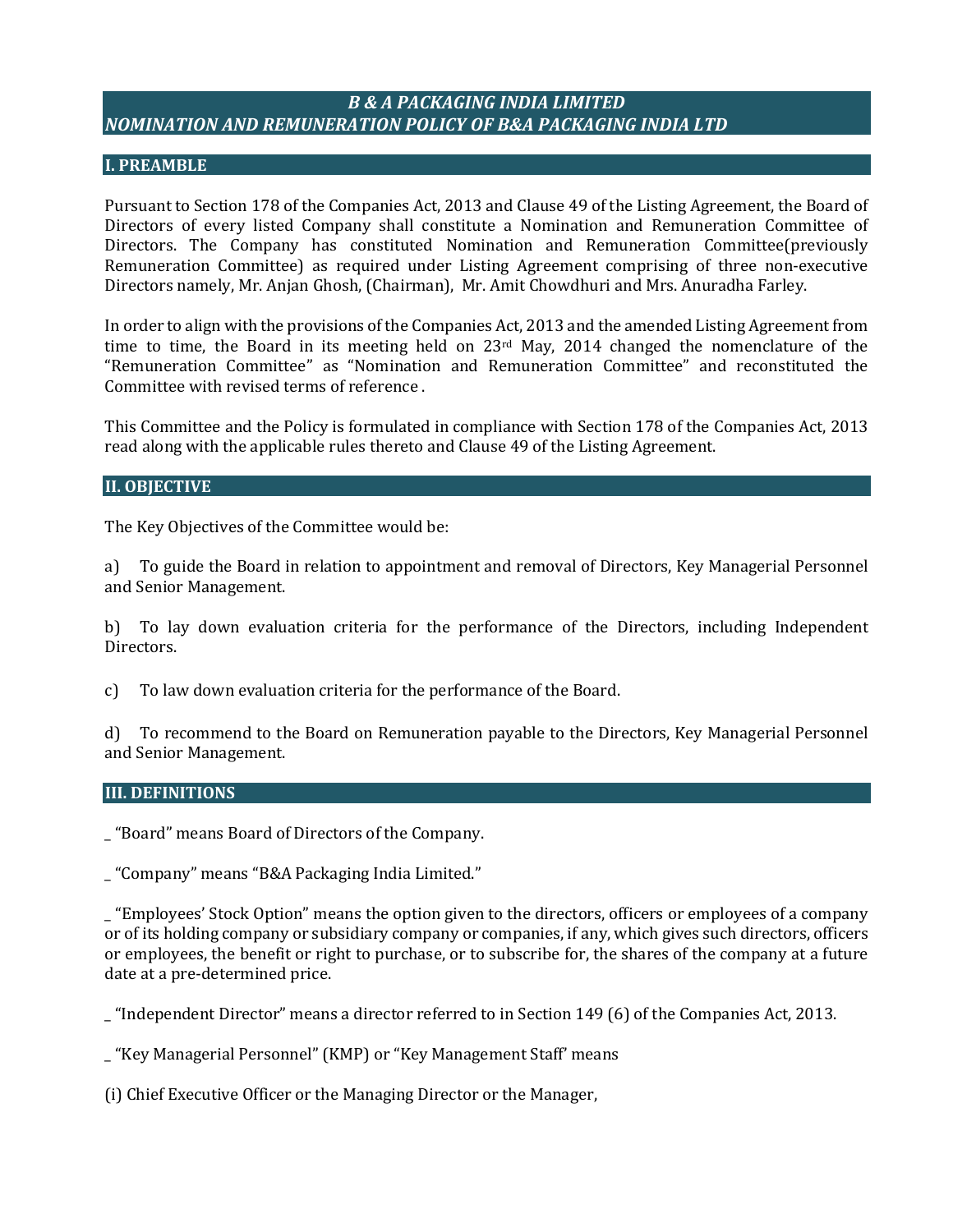(ii) Company Secretary,

(iii) Whole-time Director,

(iv) Chief Financial Officer

\_ "Nomination and Remuneration Committee" shall mean a Committee of Board of Directors of the Company, constituted in accordance with the provisions of Section 178 of the Companies Act, 2013 and the Listing Agreement.

\_ "Policy or This Policy" means, "Nomination and Remuneration Policy."

\_ "Remuneration" means any money or its equivalent paid /passed/ approved to any person for services rendered by him and includes perquisites as defined under the Income-tax Act, 1961.

\_ "Senior Management" means personnel of the Company who are members of its core management team excluding Board of Directors. This would include all members of management one level below the whole time directors, including all the functional heads.

#### **IV. INTERPRETATION**

Terms that have not been defined in this Policy shall have the same meaning assigned to them in the Companies Act, 2013, Listing Agreement and/or any other SEBI Regulation(s) as amended from time to time.

#### **V. GUIDING PRINCIPLES**

The Policy ensures that

- The level and composition of remuneration is reasonable and sufficient to attract, retain and motivate Directors and Key Management Staff of the quality required to run the Company successfully

- Relationship linked with the performance and meets appropriate performance benchmarks set by the Board/Committee.

- Remuneration to Directors, Key Managerial Personnel and Senior Management involves a balance between fixed and incentive pay reflecting short and long term performance objectives appropriate to the working of the Company which will ensure achievements of its goals.

#### **VI. ROLE OF THE COMMITTEE**

The role of the Committee inter alia will be the following:

a) To formulate a criteria for determining qualifications, positive attributes and independence of a Director.

b) Formulate criteria for evaluation of Non-Executive, Executive and Independent Directors and the Board of Directors.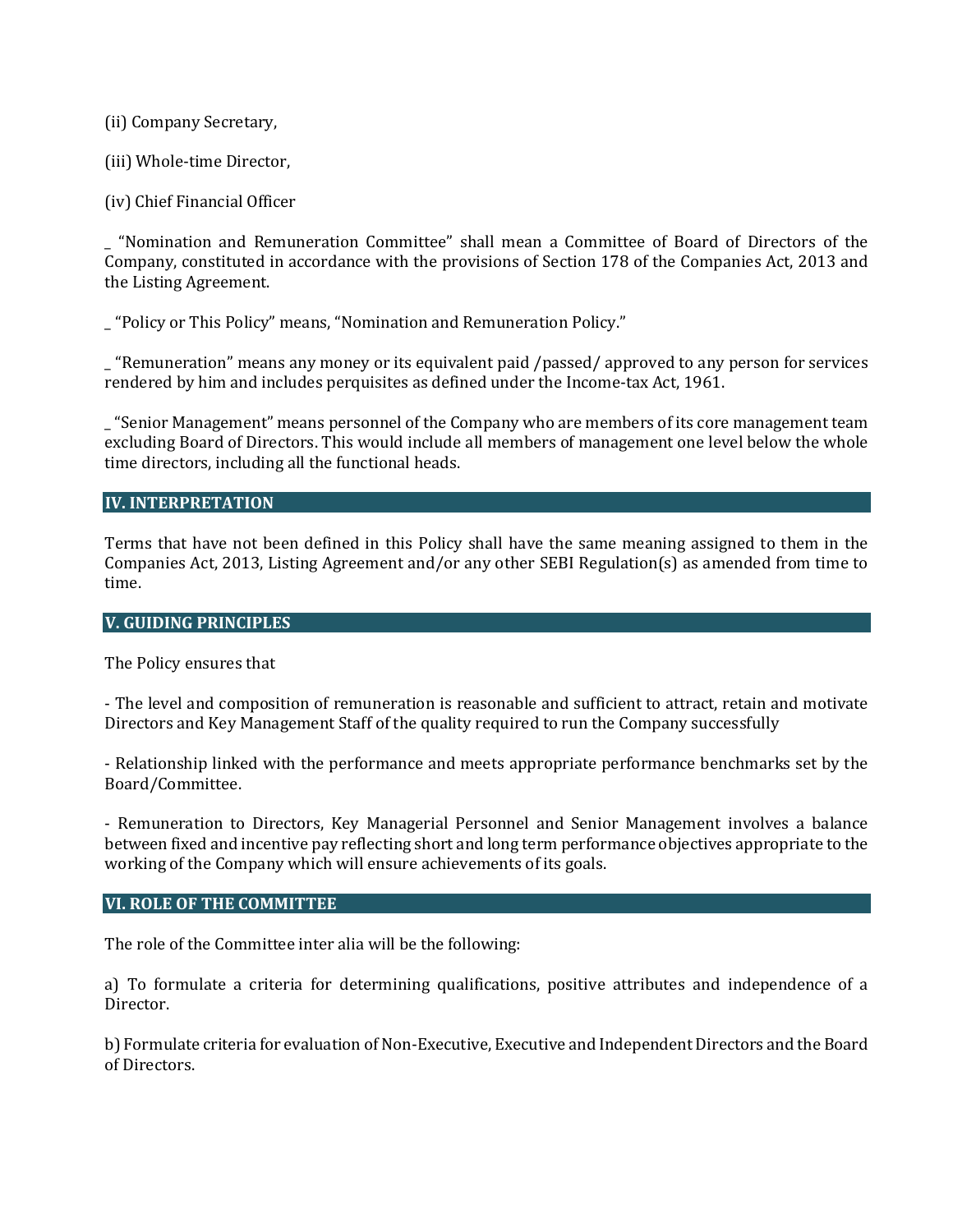c) Identify persons who are qualified to become Directors and who may be appointed in Senior Management in accordance with the criteria laid down in this policy.

d) To recommend the Board on evaluation of every Director's performance.

e) To recommend to the Board the appointment and removal of Directors and Senior Management.

f) To recommend to the Board policy relating to remuneration pay-scale of Directors, Key Managerial Personnel and Senior Management.

g) Ensure that level and composition of remuneration is reasonable and commensurate with industry standards, linked with performance and meets appropriate performance benchmarks.

h) To devise a policy on Board diversity.

i) To carry out any other function as is mandated by the Board from time to time and / or enforced by any statutory notification, amendment or modification, as may be applicable.

j) To perform such other functions as may be necessary or appropriate for discharge of its duties.

#### **VII. MEMBERSHIP**

- a) The Committee shall be comprised of at least three (3) Directors, all of whom shall be non-executive Directors with at least half shall be Independent Directors.
- b) The Board shall reconstitute the Committee as and when required to comply with the provisions of the Companies Act, 2013 and applicable statutory requirement.
- c) Minimum two (2) members shall constitute a quorum for the Committee meeting.
- d) Membership of the Committee shall be disclosed in the Annual Report of the Company.
- e) Term of the Committee shall continue unless terminated by the Board of Directors.
- f) The Company Secretary of the Company will act as Secretary of the Committee.

### **VIII. CHAIRMAN**

a) Chairman of the Committee shall be an Independent Director.

b) Chairperson of the Company may be appointed a member of the Committee but shall not Chair the Committee.

c) In the absence of the Chairman, the members of the Committee present at the meeting shall choose one amongst them to act as Chairman.

d) Chairman of the Nomination and Remuneration Committee should be present at the Annual General Meeting or may nominate some other member to answer the shareholders' queries.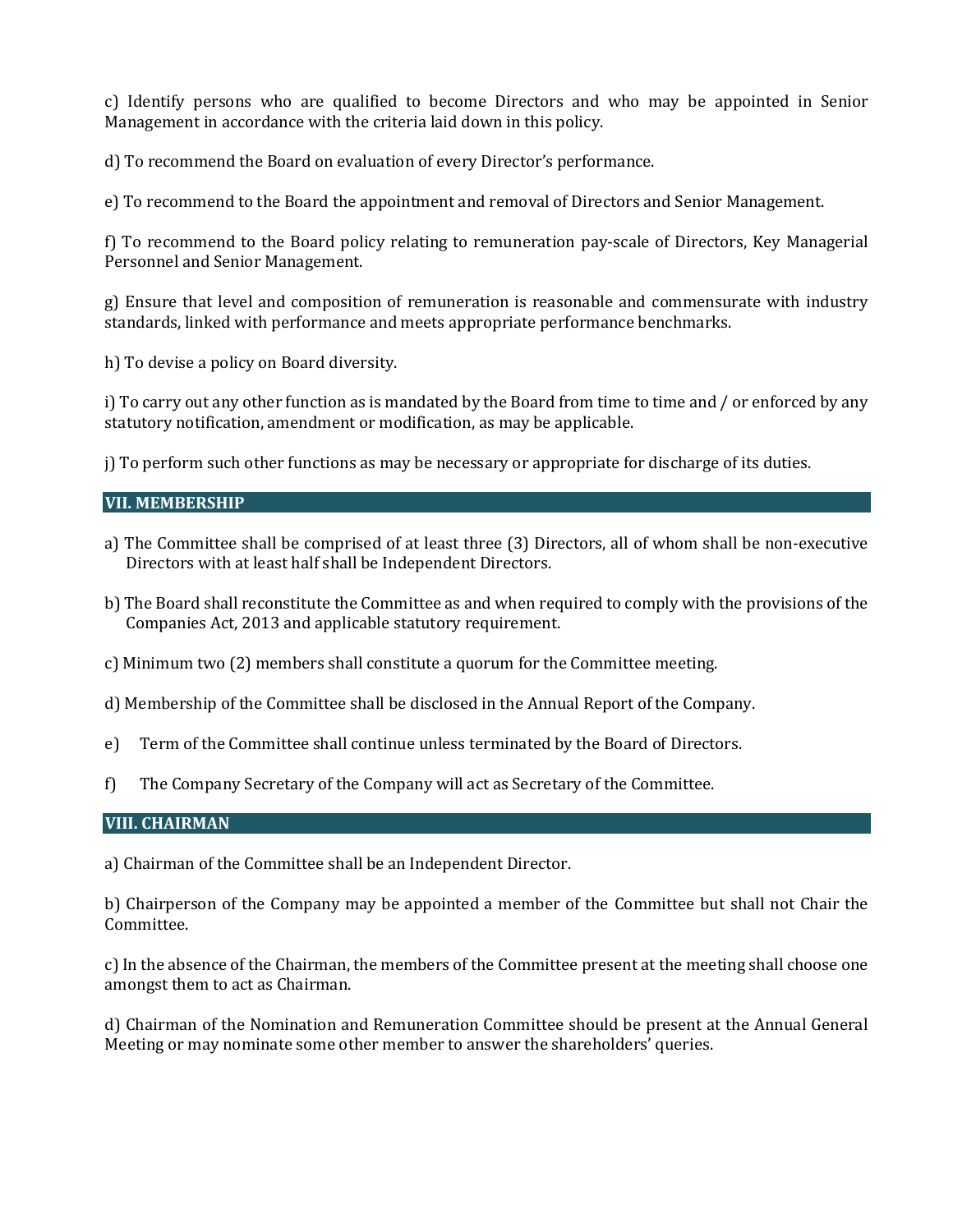### **IX. FREQUENCY OF MEETINGS**

The meeting of the Committee shall be held at such regular intervals as may be required or as may be decided by the Chairman of the Committee.

### **X. COMMITTEE MEMBERS' INTERESTS**

- a) A member of the Committee is not entitled to be present when his or her own remuneration is discussed at a meeting or when his or her performance is being evaluated.
- b) The Secretary of the Committee will not be entitled to be present when his or her own remuneration is discussed at a meeting or when his or her own performance is being evaluated.
- c) The Committee may invite such executives, as it considers appropriate, to be present at the meetings of the Committee.

### **XI. VOTING**

- a) Matters arising for determination at Committee meetings shall be decided by votes of Members present and while majority decision will prevail any such decision shall for all purposes be deemed a decision of the Committee.
- b) In the case of equality of votes, the Chairman of the meeting will have a casting vote.

#### **XII. APPOINTMENT AND REMOVAL OF DIRECTOR, KMP AND SENIOR MANAGEMENT**

#### *Appointment criteria and qualifications:*

1. The Committee shall identify and ascertain the integrity, qualification, expertise and experience of the person for appointment as Director, KMP or at Senior Management level and recommend to the Board his / her appointment.

2. A person should possess adequate qualification, expertise and experience for the position for he / she is considered for appointment. The Committee has discretion to decide whether qualification, expertise and experience possessed by a person are sufficient / satisfactory for the concerned position.

3. The Company shall not appoint or continue the employment of any person as Managing Director/Whole-time Director/Manager who has attained the age of seventy years. Provided that the term of the person holding this position may be extended beyond the age of seventy years with the approval of shareholders by passing a special resolution based on the explanatory statement annexed to the notice for such motion indicating the justification for extension of appointment beyond seventy years.

#### *Term / Tenure:*

1. Managing Director/Whole-time Director/Manager (Managerial Person):

- The Company shall appoint or re-appoint any person as its Managerial Person for a term not exceeding five years at a time. No re-appointment shall be made earlier than one year before the expiry of respective terms.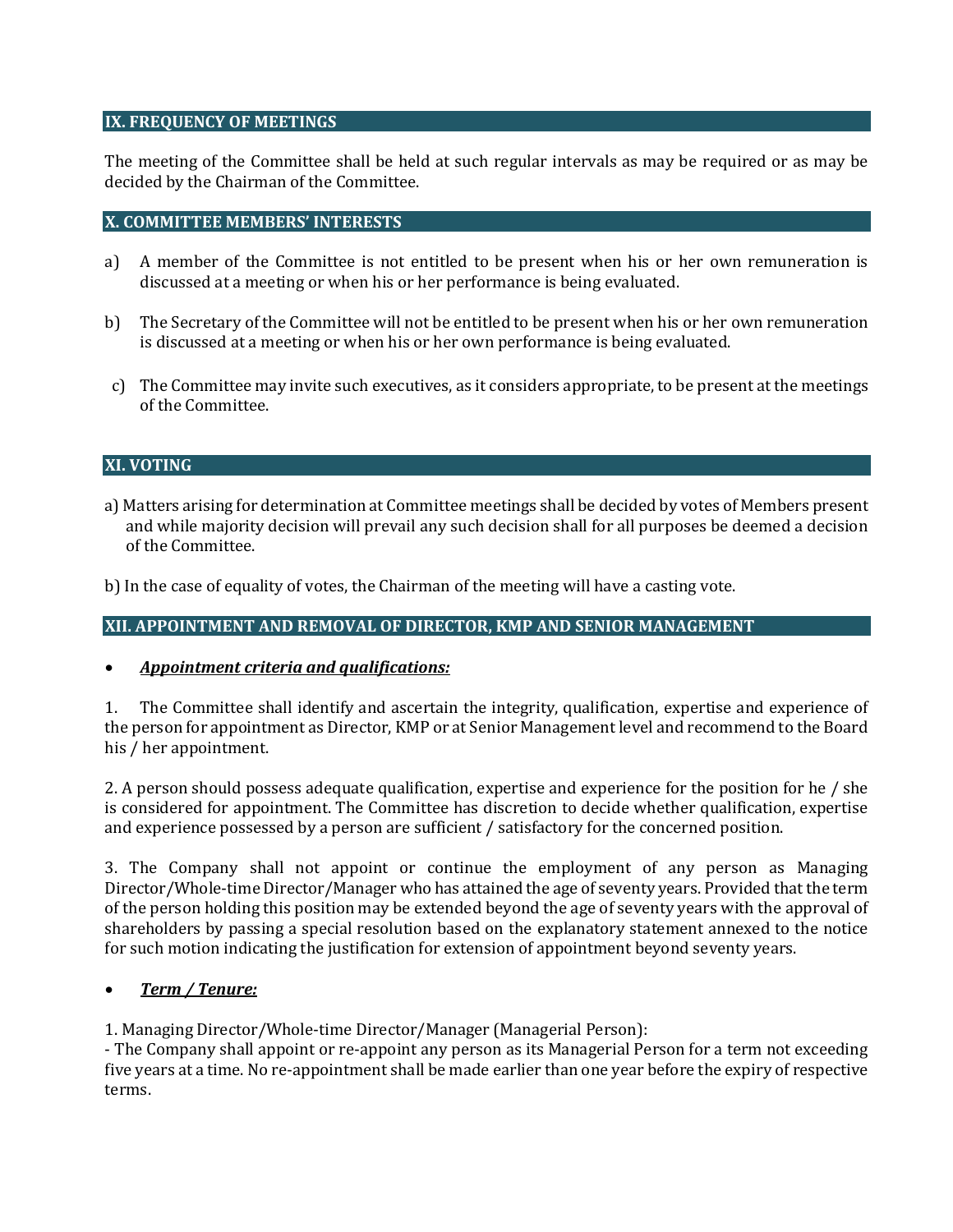## 2. Independent Director:

- An Independent Director shall hold office for a term up to five consecutive years on the Board of the Company and will be eligible for re appointment on passing a special resolution by the Company and disclosure of such appointment in the Board's report.

- No Independent Director shall hold office for more than two consecutive terms, but such Independent Director shall be eligible for appointment after expiry of three years of ceasing to become an Independent Director. Provided that an Independent Director shall not, during the said period of three years, be appointed in or be associated with the Company in any other capacity, either directly or indirectly.

- At the time of appointment of Independent Director it should be ensured that number of Boards on which such Independent Director serves is restricted to seven listed companies as an Independent Director and three listed companies as an Independent Director in case such person is serving as a Whole-time Director of a listed company.

# *Evaluation:*

The Committee shall evaluate of performance of every Director at the time of reappointment and KMP and Senior Management on yearly basis in line with the methodology as described in *Annexure.* 

# *Removal:*

Due to reasons for any disqualification mentioned in the Companies Act, 2013, and Rules made thereunder or under any other applicable Act, rules and regulations, the Committee may recommend, to the Board with reasons recorded in writing, removal of a Director, KMP or Senior Management subject to the provisions and compliance of the said Act, rules and regulations.

## *Retirement:*

The Directors, KMP and Senior Management Staff shall retire as per the applicable provisions of the Companies Act, 2013 and as per provisions of the Articles of Association of the Company. The Committee may recommend to the Board for retention of any Director, KMP, Senior Management in the same position / remuneration or otherwise even after attaining the retirement age, for the benefit of the Company.

## **XIII. PROVISIONS RELATING TO REMUNERATION OF MANAGERIAL PERSON, KMP AND SENIOR MANAGEMENT**

## *General:*

1. The remuneration / compensation / commission etc. to Managerial Person, KMP and Senior Management Personnel will be determined by the Committee and recommended to the Board for approval. The remuneration / compensation / commission etc. shall be subject to the prior/post approval of the shareholders of the Company and Central Government, wherever required.

2. The remuneration and commission to be paid to Managerial Person shall be as per the statutory provisions of the Companies Act, 2013, and the rules made thereunder for the time being in force.

3. Yearly increments to the existing remuneration / compensation structure may be recommended by the Committee to the Board which should be within the slabs approved by the Shareholders in the case of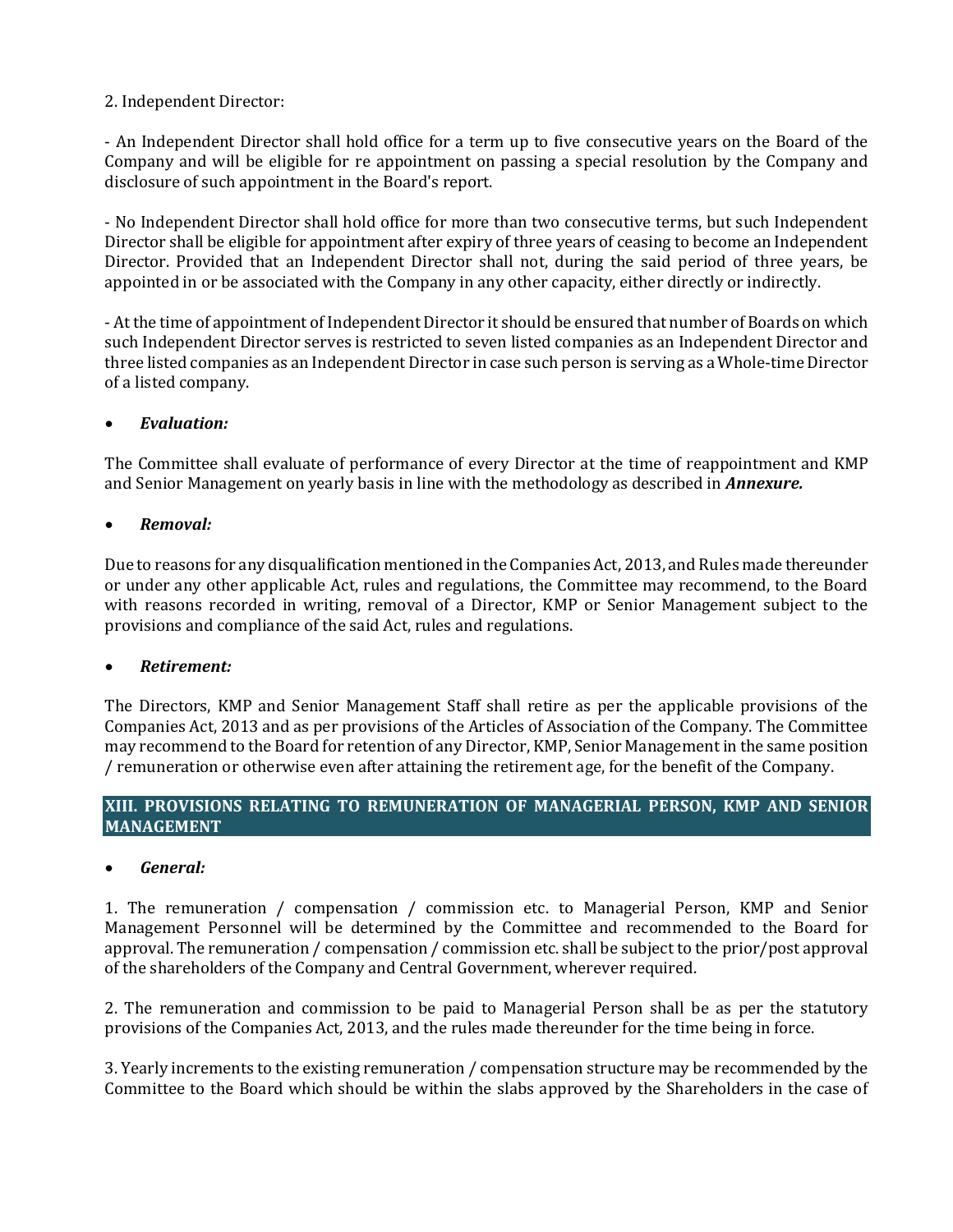Managerial Person. Increments will be effective from the date of reappointment in respect of Managerial Person and 1st April in respect of other employees of the Company.

4. Where any insurance is taken by the Company on behalf of its Managerial Person, KMP and any other employees for indemnifying them against any liability, the premium paid on such insurance shall not be treated as part of the remuneration payable to any such personnel. Provided that if such person is proved to be guilty, the premium paid on such insurance shall be treated as part of the remuneration.

## *Remuneration to Managerial Person, KMP and Senior Management:*

# **1. Fixed pay:**

Managerial Person, KMP and Senior Management shall be eligible for a monthly remuneration as may be approved by the Board on the recommendation of the Committee in accordance with the statutory provisions of the Companies Act, 2013, and the rules made thereunder for the time being in force. The break-up of the pay scale and quantum of perquisites including, employer's contribution to P.F, pension scheme, medical expenses, club fees etc. shall be decided and approved by the Board on the recommendation of the Committee and approved by the shareholders and Central Government, wherever required.

## **2. Minimum Remuneration:**

If, in any financial year, the Company has no profits or its profits are inadequate, the Company shall pay remuneration to its Managerial Person in accordance with the provisions of Schedule V of the Companies Act, 2013 and if it is not able to comply with such provisions, prior approval of the Central Government will have to be obtained.

## **3. Provisions for excess remuneration:**

If any Managerial Person draws or receives, directly or indirectly by way of remuneration any such sums in excess of the limits prescribed under the Companies Act, 2013 or without the prior sanction of the Central Government, where required, he / she shall refund such sums to the Company and until such sum is refunded, hold it in trust for the Company.

The Company shall not waive recovery of such sum refundable to it unless permitted by the Central Government.

## *Remuneration to Non-Executive / Independent Director:*

## **1. Remuneration / Commission:**

The remuneration / commission shall be in accordance with the statutory provisions of the Companies Act, 2013, and the rules made thereunder for the time being in force.

## **2. Sitting Fees:**

The Non- Executive / Independent Director may receive remuneration by way of fees for attending meetings of Board or Committee thereof. Provided that the amount of such fees shall not exceed the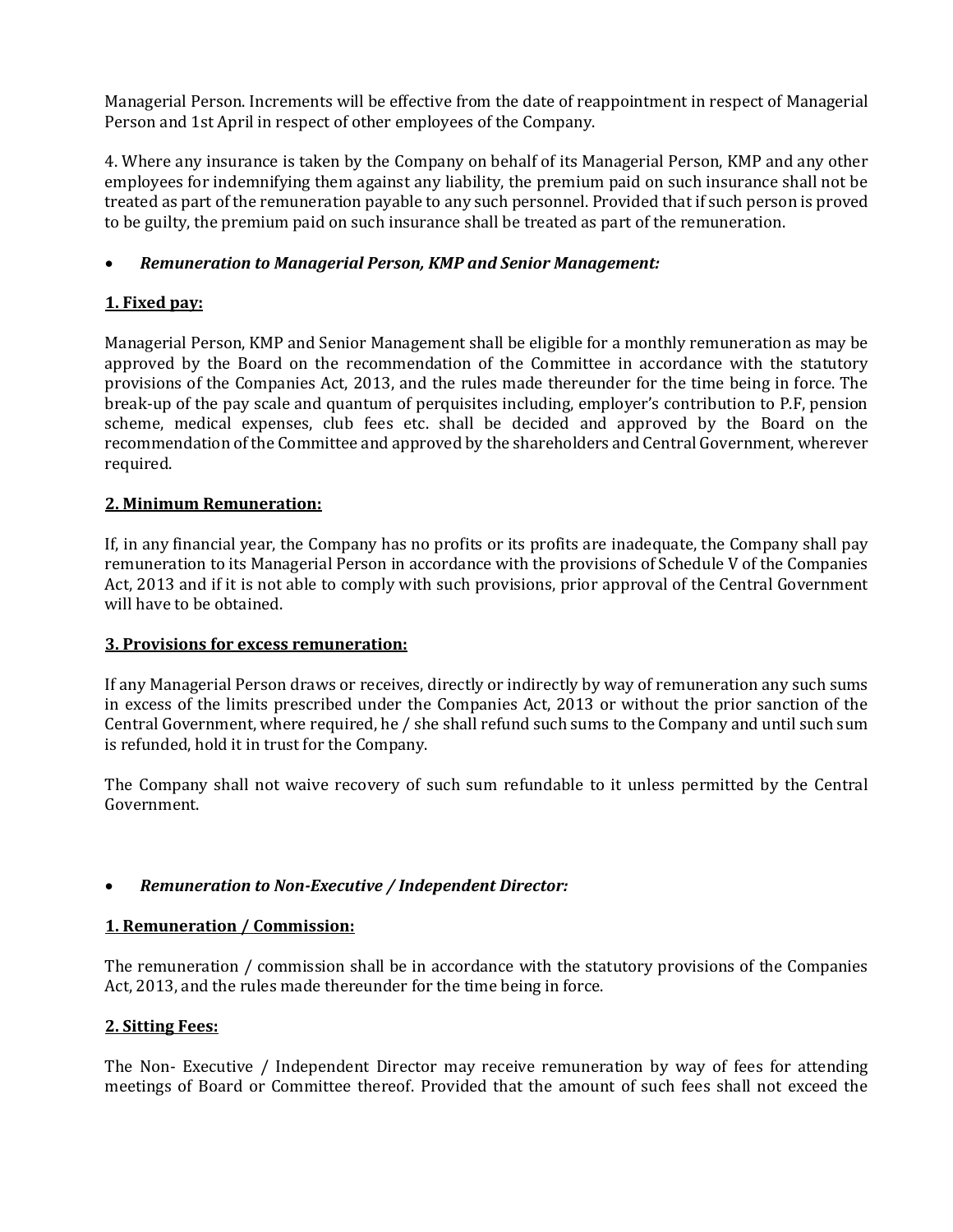maximum amount as provided in the Companies Act, 2013, per meeting of the Board or Committee or such amount as may be prescribed by the Central Government from time to time.

### **3. Limit of Remuneration /Commission:**

Remuneration /Commission may be paid within the monetary limit approved by shareholders, subject to the limit not exceeding 1% of the net profits of the Company computed as per the applicable provisions of the Companies Act, 2013.

### **4. Stock Options:**

An Independent Director shall not be entitled to any stock option of the Company.

### **XIV. MINUTES OF COMMITTEE MEETING**

Proceedings of all meetings must be minuted and signed by the Chairman of the said meeting or the Chairman of the next succeeding meeting. Minutes of the Committee meeting will be tabled at the subsequent Board and Committee meeting. If any recommendation/suggestion made by the Committee on appointment, reappointment, removal, performance evaluation or remuneration of any Director, KMP or Senior Management Staff is not accepted by the Board, it should be recorded in the meeting of the Board with reasons thereof.

### **XV. DEVIATIONS FROM THIS POLICY**

Deviations on elements of this policy in extraordinary circumstances, when deemed necessary in the interests of the Company, will be made if there are specific reasons to do so in an individual case.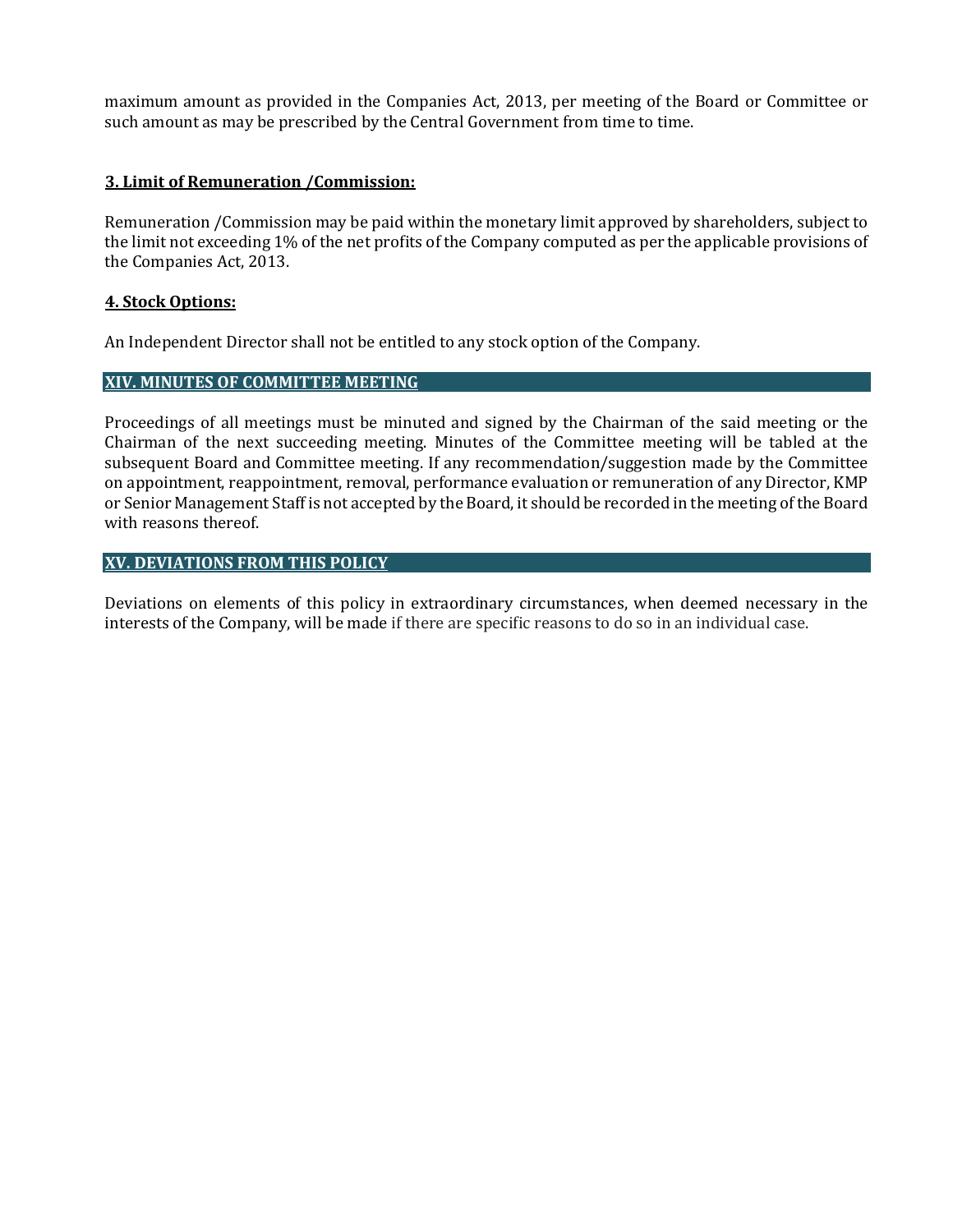#### *PERFORMANCE EVAUATION OF BOARD MEMBERS ANNEXURE*

The performance of every Director will be evaluated during the time of reappointment. However performance evaluation of Executive Directors and KMP should be done on annual basis. The Committee shall recommend the Board on the performance evaluation of every Director and KMP. On the basis recommendations made by the Committee, the Board will carry the necessary evaluation. The evaluation of each director will be done on Peer Review Basis, i.e. evaluation of each director will be done by the directors other than the one being evaluated.

### • *Evaluation of Individual Directors*

### 1. Performance of Managing/Whole Time Director

The performance evaluation of Managing/Whole Time Director of the company should be done by all the directors. The Board parameters for reviewing the performance of Managing/Whole Time Directors are:

- Achievement of Financial/business targets prescribed by the Board.
- Developing and managing/executing business plans, operational plans, risk management and financial affairs of the organization.
- Display of leadership qualities.
- Building effective organization structure to ensure that there is management focus on key functions necessary for the organization to align with its mission and
- Managing relationship with the Board, management team, regulators, bankers industry representative and other stakeholders.

#### 2. Performance of Non-Executive Directors

The performance of non-executive directors will be guided by the code of conduct of the company and the Board will carry out evaluation on peer review method. The Broad parameters for reviewing the performance of non-executive directors are:

- Participation at the Board/Committee meeting.
- Effective deployment of knowledge and expertise.
- Effective management of relationship with stakeholders.
- Integrity and maintaining of confidentiality.
- Independence behavior and judgment.
- Impact and influence.

## 3. Performance of Independent Directors

Apart from the parameters for reviewing the performance of non-executive directors as above, the independent directors should be evaluated on the following additional parameters: